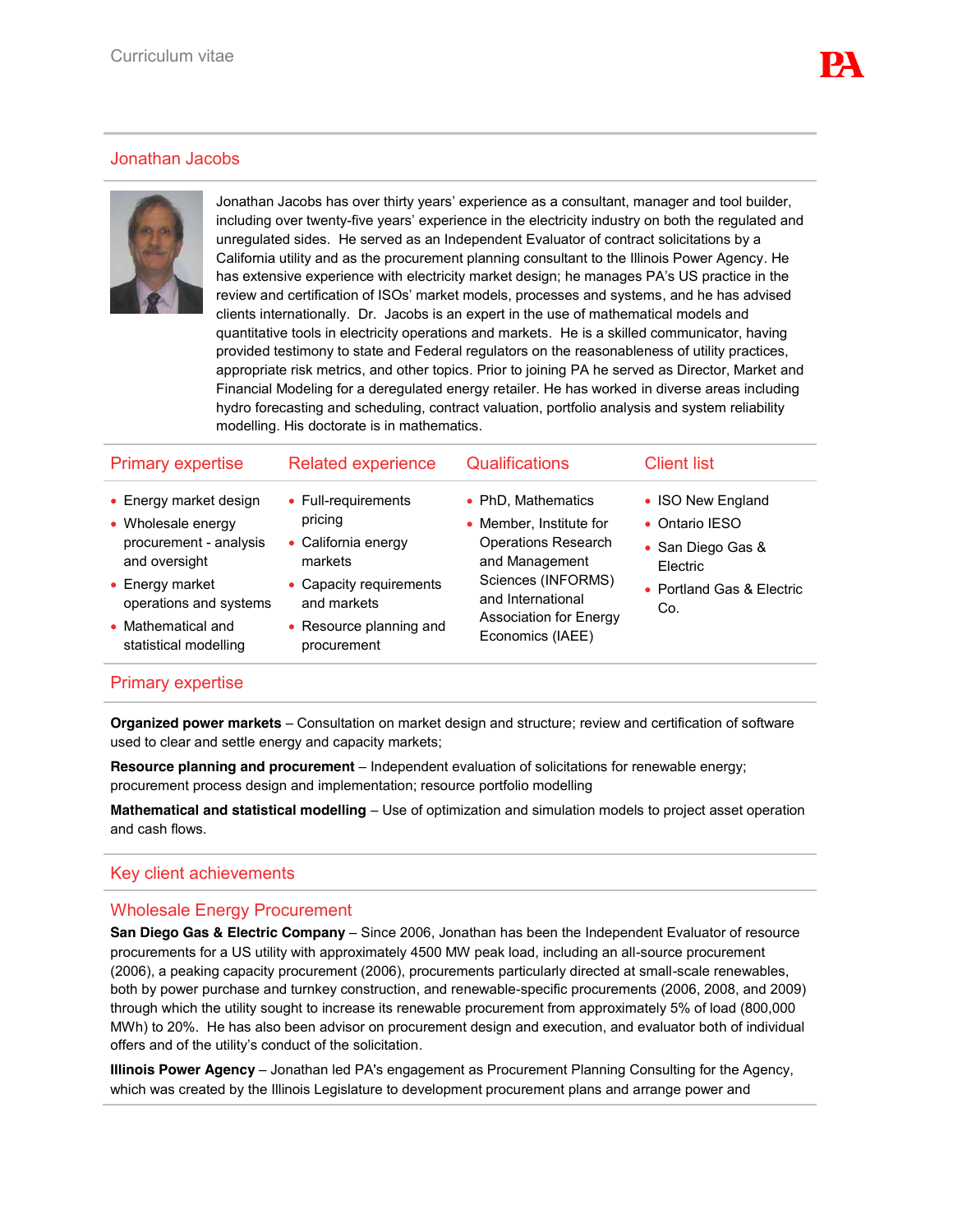renewable contracts for the Illinois investor-owned utilities. Under his direction, in 2013 PA put together a report on costs incurred for renewable power contracts and the costs to integrate more renewable power in the future, and the Agency's 2014 Procurement Plan.

**Portland General Electric Co. (PGE) --** Jonathan provided regulatory support in response to an OPUC investigation into using "cost adders" to fairly compare proposals for utility-built resources. He developed rebuttal testimony critiquing proposals offered by other parties.

### Energy Market Design

**Electricity and Co-generation Regulatory Authority (ECRA), Saudi Arabia** – A small PA team was engaged to assist ECRA in the creating a design and roadmap for the implementation of a competitive wholesale electricity market for Saudi Arabia. Dr. Jacobs was a key member of the team and functioned as a market expert, specifically applying positive and negative lessons learned from the multiple regional ISO markets in the United States and Canada.

**Eskom Holdings (South Africa)** – Jonathan managed PA's engagement, as a subcontractor, to provide expertise in ISO structure and markets around the world. The larger assignment in which PA was involved was a due diligence study of the impacts on the incumbent utility of the potential implementation of an Independent System and Market Operator.

**EDI Holdings (Pty) Ltd. and the National Energy Regulator of South Africa - In 2010, Jonathan led a project** to assess European models for the restructuring of the South African electricity industry, with an emphasis on metropolitan and municipal distributors. In 2008, Jonathan developed a report on design considerations for a contract based market structure to support the development of independent power plants, possibly involving a "Single Buyer" of new capacity.

**Cinergy / CG&E** – Jonathan wrote a report explaining the bases for pricing default or provider of last resort (POLR) service in multiple US jurisdictions where the electricity for that service is bought from competitive markets, through auctions or Requests for Proposal, and compared the cost to the consumer in those jurisdictions. The work was used in a regulatory proceeding to set the utility's own default or POLR pricing

#### Energy market operations and systems

**ISO New England** – As Assignment Manager since 2005, Jonathan has certified the correctness of multiple components of the dispatch and pricing software, as well as auctions for forward obligations for operating reserves and capacity credits. In addition, as a technical expert Jonathan personally validated a particularly complex mathematical model used to impose security constraints upon the commitment and dispatch used to compute Locational Marginal Prices.

**New York Independent System Operator** – As Assignment Manager, Jonathan certified the correctness of several releases of NYISO's settlements engine and market software (including real-time security-constrained economic dispatch, day-ahead security-constrained unit commitment and locational pricing). These systems are used to manage day-ahead and real-time scheduling of over 165,000 GWh of energy annually, and to settle transactions with an annual value of almost \$10 billion. Certification ensures that these complex systems and the mathematical models they embody are faithful to their formulations and to the market structure defined in the tariff. Certification includes the design and conduct of appropriate system tests

**Independent Electricity System Operator (Ontario)** – Jonathan led a review of the detailed design of the Enhanced Day-Ahead Commitment (EDAC) which was a substantial revision to the way that IESO commits and dispatches generators. The review ensured that the designed revisions were consistent with the plan reflected in the modifications made to the IESO tariff. The design included rules for market clearing and 120 pages of settlement equations and procedures, suggesting many improvements and corrections. Following that, Jonathan led PA's engagement to test and certify the associated substantial changes to the software that implements the day-ahead commitment market.

**Alberta Independent System Operator** –Jonathan reviewed the data and processes used by this Canadian transmission operator to forecast load. He also surveyed similarly situated entities, in the US and internationally to ascertain best practices.